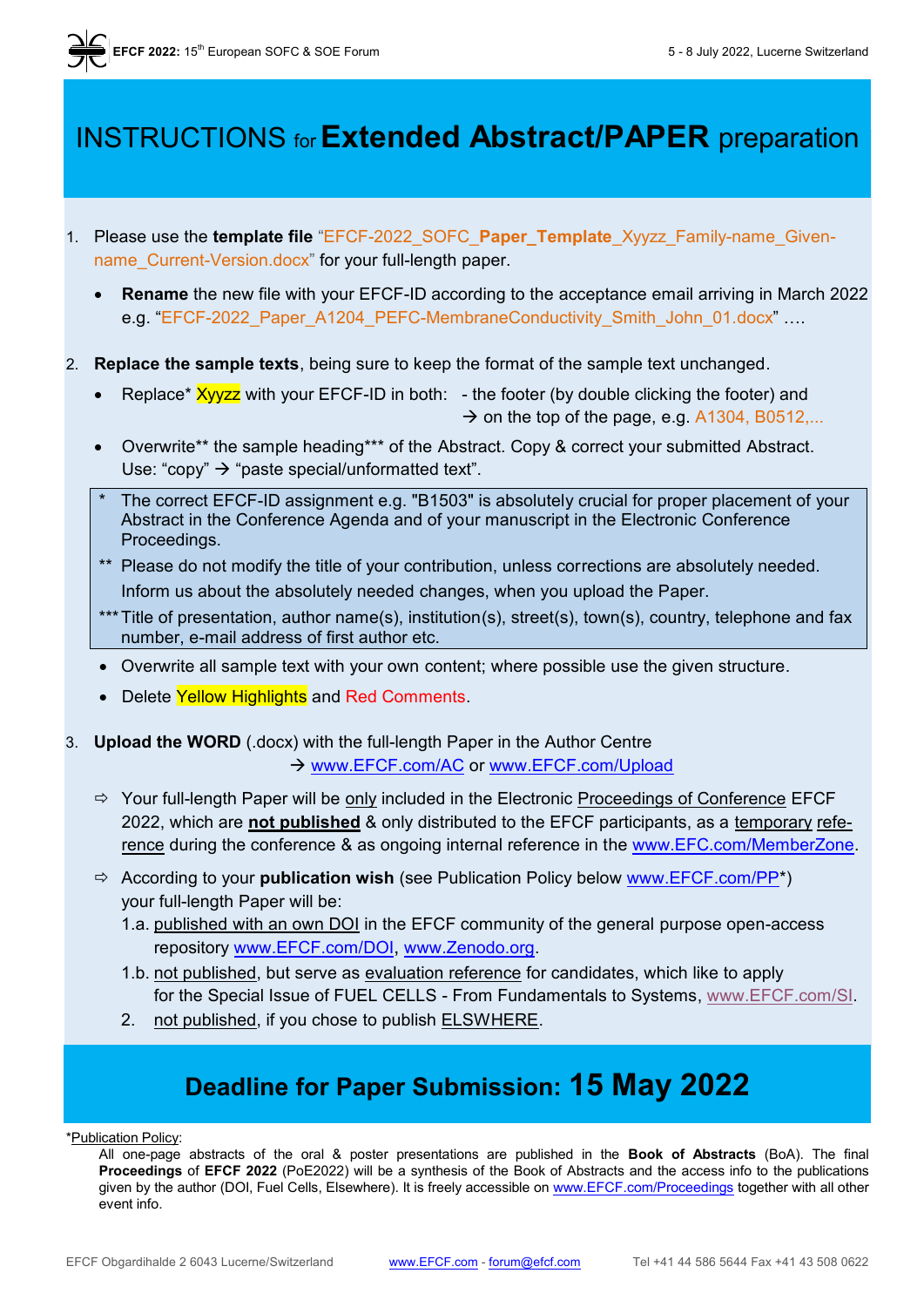

## **FORMAT EXPLANATION**



Text le key components of solid oxide fuel cells. High porosity is essential for the fuel gas  $\sqrt{n}$  the outer region of the anode structure. Near the electrolyte, however, the charge exchange is of importance. The two electrons released by each arriving oxygen ion have to be conducted by the Nickel in the Cermet material to the bipolar plate. After passing through the same, they become available at the cathode of the next cell for the ionization of other oxygen atoms. On the anode the charge exchange occurs along triple phase boundaries, i.e. along lines formed by the ion conducting electrolyte, the electron conducting porous anode and gaseous fuel molecules filling the voids. EFCF\_



**Figure/Table description EFCF\_Text (centered)**